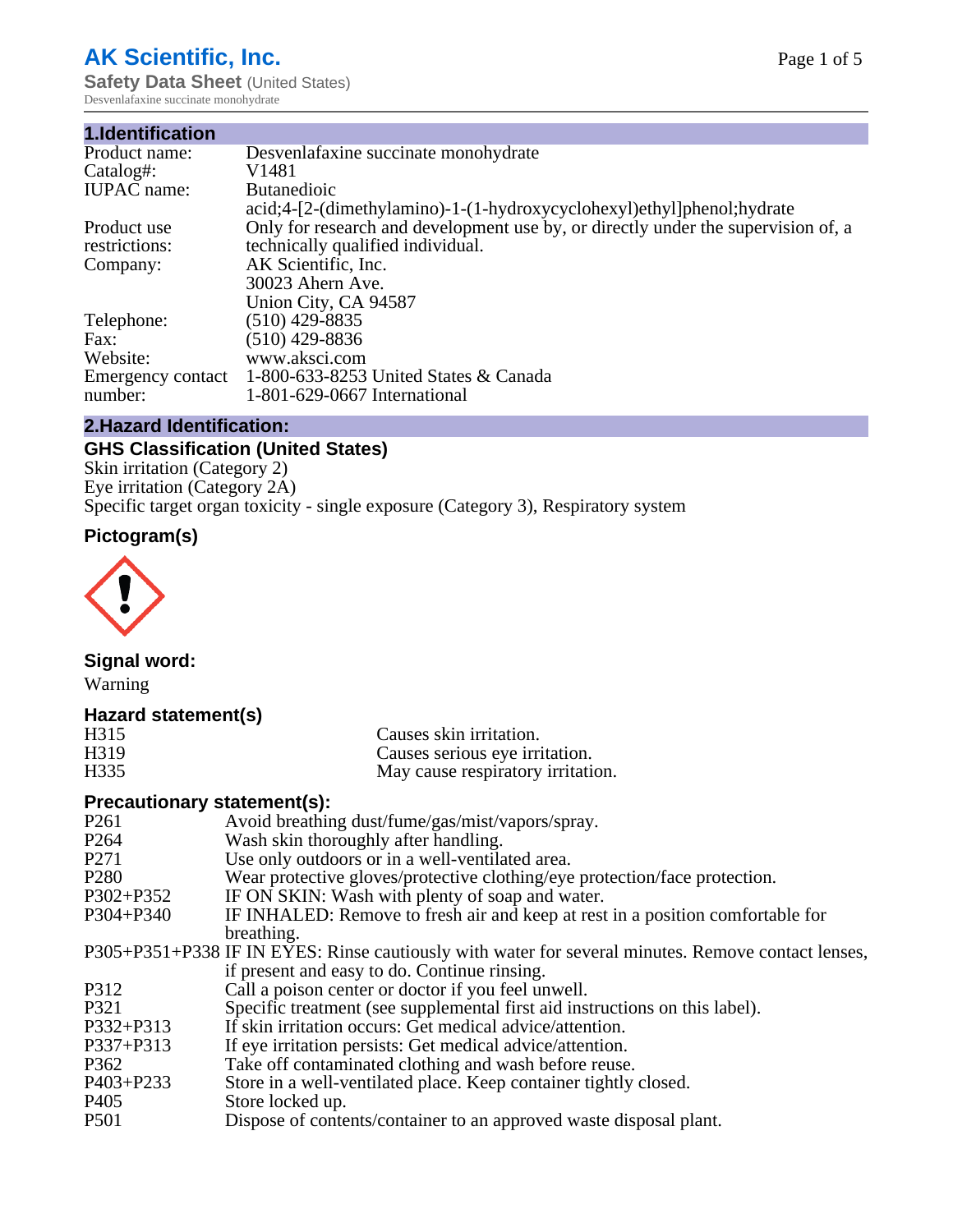# **Hazards not otherwise classified (HNOC) or not covered by GHS:**

None

| 3. Composition/Information on Ingredients |                    |  |
|-------------------------------------------|--------------------|--|
| Synonyms:                                 | Not available.     |  |
| $CAS#$ :                                  | 386750-22-7        |  |
| Purity:                                   | 98% (HPLC), powder |  |
| EC:                                       | Not available.     |  |

# **4. First Aid Measures**

**General Information:** Immediately remove any clothing contaminated by the product. Move out of dangerous area. Consult a physician and show this safety data sheet.

**Inhalation:** Move person to fresh air. If not breathing, give artificial respiration. If breathing is difficult, give oxygen. Obtain medical aid.

**Skin contact:** Immediately flush skin with running water for at least 15 minutes while removing contaminated clothing and shoes. Wash clothing before reuse. Obtain medical aid immediately. **Eye contact:** Immediately flush open eyes with running water for at least 15 minutes. Obtain medical aid immediately.

**Ingestion:** Do NOT induce vomiting without medical advice. Rinse mouth with water. Never administer anything by mouth to an unconscious person. Obtain medical aid immediately.

**Most important symptoms and effects, both acute and delayed:** No further information available. Please see sections 2 and 11.

**Indication of any immediate medical attention and special treatment needed:** No further information available.

# **5. Fire Fighting Measures**

**Suitable extinguishing media:** Use water spray, dry chemical, carbon dioxide, or chemical foam. **Specific hazards arising from the chemical:** Carbon oxides, Nitrogen oxides.

**Advice for firefighters:** As in any fire, wear a NIOSH-approved or equivalent, pressure-demand, self-contained breathing apparatus and full protective gear. During a fire, irritating and highly toxic gases may be generated by thermal decomposition or combustion.

# **6. Accidental Release Measures**

**Personal precautions, protective equipment and emergency procedures:** Wear protective equipment and keep unprotected personnel away. Ensure adequate ventilation. Remove all sources of ignition. Prevent further leak or spill if safe to do so. For personal protective equipment, please refer to section 8.

**Environmental precautions:** Do not let product enter drains, other waterways, or soil.

**Methods and materials for containment and cleaning up:** Prevent further leak or spill if safe to do so. Vacuum, sweep up, or absorb with inert material and place into a suitable disposal container. Consult local regulations for disposal. See section 13 for further disposal information.

# **7. Handling and Storage**

**Precautions for safe handling:** Avoid contact with skin, eyes, and personal clothing. Wash hands thoroughly after handling. Avoid breathing fumes. Use only with adequate ventilation. Wear suitable protective clothing, gloves, and eye/face protection. Keep away from sources of ignition. Minimize dust generation and accumulation. Keep container tightly closed. Open and handle container with care. Do not eat, drink, or smoke while handling.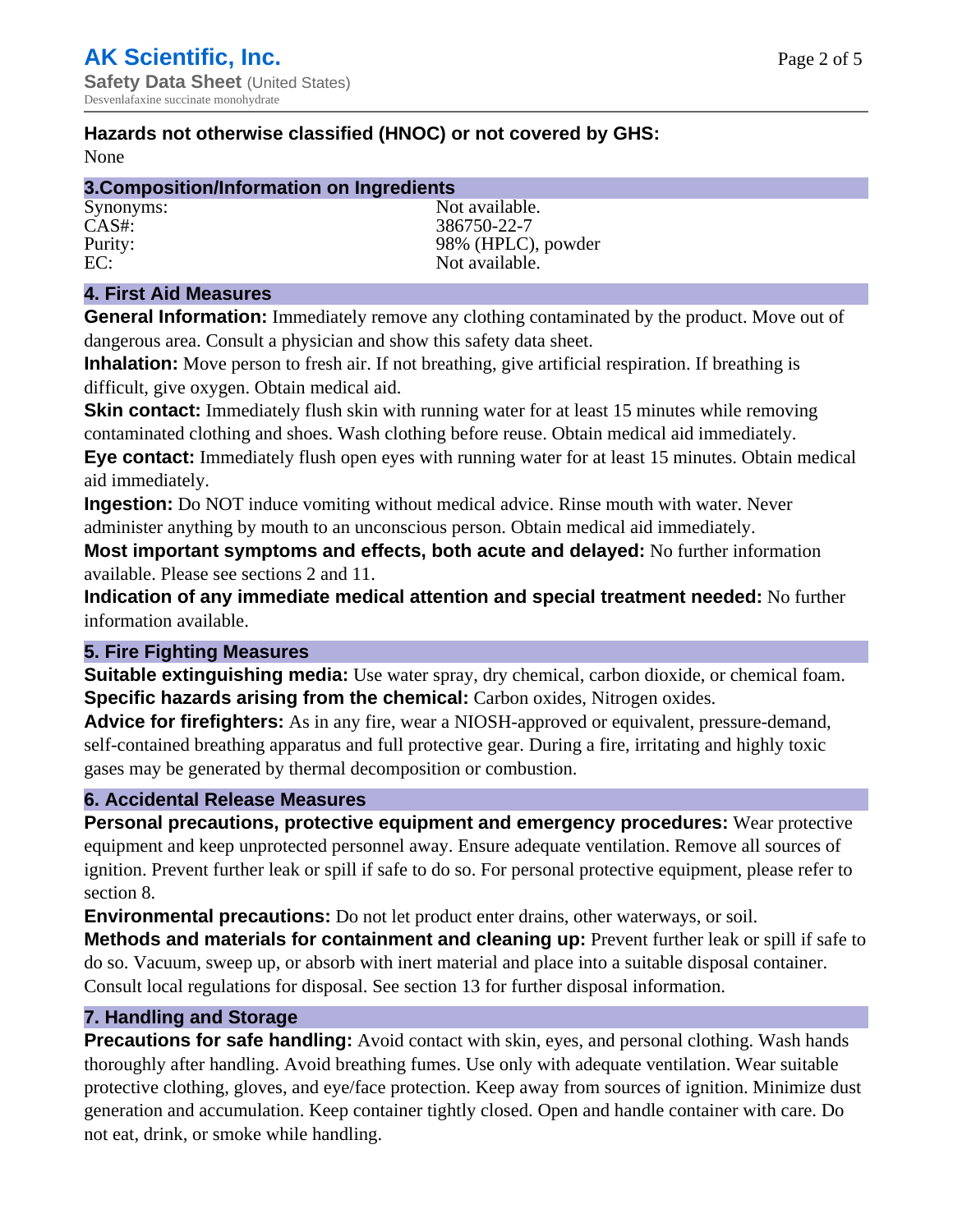### **Conditions for safe storage, including any incompatibilities:** Store in a tightly-closed

container when not in use. Store in a cool, dry, well-ventilated area away from incompatible substances. Keep away from sources of ignition. ,Store long-term at -20°C.

# **8. Exposure Controls/Personal Protection**

#### **Exposure limits:**

| <b>OSHA PEL:</b>  | Not available. |
|-------------------|----------------|
| NIOSH REL:        | Not available. |
| <b>ACGIH TLV:</b> | Not available. |

**Appropriate engineering controls:** Avoid contact with skin, eyes, and clothing. Wash hands before breaks and immediately after handling the product. Facilities storing or utilizing this material should be equipped with an eyewash fountain. Use adequate general and local exhaust ventilation to keep airborne concentrations low.

#### **Personal protection**

| Eyes:        | Based on an evaluation of the eye or face hazards present, wear chemical splash-resistant<br>safety glasses or goggles with side protection. A face shield may be appropriate in some<br>workplaces. Use eyewear tested and approved under appropriate government standards<br>such as OSHA 29 CFR 1910.133 or EU EN166.                                                                                                |
|--------------|-------------------------------------------------------------------------------------------------------------------------------------------------------------------------------------------------------------------------------------------------------------------------------------------------------------------------------------------------------------------------------------------------------------------------|
| Hands:       | Wear gloves selected based on an evaluation of the possible hazards to hands and skin,<br>the duration of use, the physical conditions of the workplace, and the chemical resistance<br>and physical properties of the glove material.                                                                                                                                                                                  |
|              | Skin and body: Protective clothing must be selected based on the hazards present in the workplace, the<br>physical environment, the duration of exposure, and other factors. No fabric can provide<br>protection against all potential hazards; therefore it is important to select the appropriate<br>protective clothing for each specific hazard. At the minimum, wear a laboratory coat and<br>close-toed footwear. |
| Respiratory: | Respirators are not a substitute for accepted engineering control measures such as<br>enclosure or confinement of the operation, general and local ventilation, and substitution<br>of less toxic materials. When respiratory personal protective equipment is appropriate<br>based on an assessment of respiratory hazards in the workplace, use a NIOSH- or<br>CEN-certified respirator.                              |

| 9. Physical and Chemical Properties |                       |
|-------------------------------------|-----------------------|
| <b>Physical State:</b>              | White powder          |
| Molecular Formula:                  | C20H33NO7             |
| Molecular Weight:                   | 399.48                |
| Odor:                               | Not available.        |
| pH:                                 | Not available.        |
| <b>Boiling Point Range:</b>         | Not available.        |
| Freezing/Melting Point:             | $127 - 135$ °C        |
| <b>Flash Point:</b>                 | Not available.        |
| <b>Evaporation Rate:</b>            | Not available.        |
| Flammability(solid,gas):            | Please see section 2. |
| <b>Explosive limits:</b>            | Not available.        |
| Vapor Pressure:                     | Not available.        |
| Vapor Density:                      | Not available.        |
| Solubility:                         | DMSO: 20mg/mL         |
| <b>Relative Density:</b>            | Not available.        |
| Refractive Index:                   | Not available.        |
| Volatility:                         | Not available.        |
| <b>Auto-ignition Temperature:</b>   | Not available.        |
| <b>Decomposition Temperature:</b>   | Not available.        |
| <b>Partition Coefficient:</b>       | Not available.        |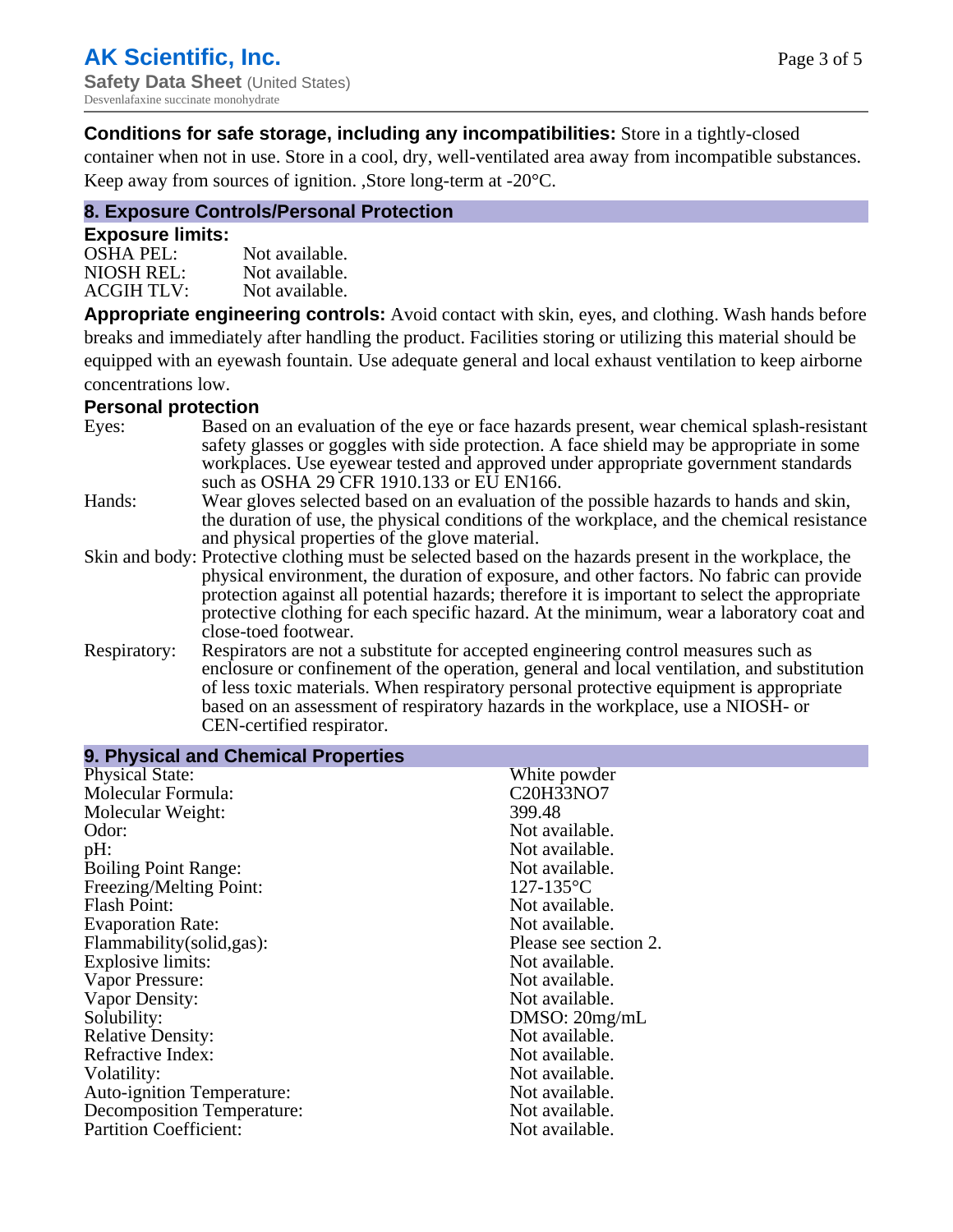# **AK Scientific, Inc.**

**Safety Data Sheet** (United States) Desvenlafaxine succinate monohydrate

#### **10. Stability and Reactivity**

| Reactivity:                         | Not available.                                       |
|-------------------------------------|------------------------------------------------------|
| Chemical stability:                 | Stable under recommended temperatures and pressures. |
| Possibility of hazardous reactions: | Not available.                                       |
| Conditions to avoid:                | Dust generation.                                     |
| Incompatible materials:             | Strong oxidizing agents.                             |
| Hazardous decomposition products:   | Carbon oxides, Nitrogen oxides.                      |
|                                     |                                                      |

#### **11. Toxicological Information**

| RTECS#                                         | Not available.                                      |
|------------------------------------------------|-----------------------------------------------------|
| Acute toxicity:                                | Not available.                                      |
| Routes of exposure:                            | Inhalation, eye contact, skin contact, ingestion.   |
| Symptoms related to the physical, chemical and | Skin contact may result in inflammation             |
| toxicological characteristics:                 | characterized by itching, scaling, reddening,       |
|                                                | blistering, pain or dryness. Eye contact may result |
|                                                | in redness, pain or severe eye damage. Inhalation   |
|                                                | may cause irritation of the lungs and respiratory   |

or death.

system. Overexposure may result in serious illness

### **Carcinogenicity**

| IARC: | Not classified.                                                                                       |
|-------|-------------------------------------------------------------------------------------------------------|
| NTP:  | Not listed.                                                                                           |
| OSHA: | Not listed.                                                                                           |
|       | Acute toxic effects: Inflammation of the eye is characterized by redness, watering, and itching. Skin |
|       | inflammation is characterized by itching, scaling, reddening, or, occasionally,                       |
|       | blistering.                                                                                           |

| <b>12. Ecological Information</b> |                |  |
|-----------------------------------|----------------|--|
| Ecotoxicity:                      | Not available. |  |
| Persistence and degradability:    | Not available. |  |
| Bioaccumulative potential:        | Not available. |  |
| Mobility in soil:                 | Not available. |  |
| Other adverse effects:            | Not available. |  |
|                                   |                |  |

#### **13. Disposal Considerations**

Disposal of waste: Chemical waste generators must determine whether a discarded chemical is classified as hazardous waste. US EPA guidelines for the classification determination are listed in 40 CFR 261.3. Additionally, waste generators must consult state and local hazardous waste regulations to ensure complete and accurate classification. Observe all federal, state and local regulations when disposing of the substance.

Disposal of packaging: Do not reuse containers. Dispose of as unused product.

| <b>14. Transportation Information</b> |                |
|---------------------------------------|----------------|
| <b>DOT (United States)</b>            |                |
| UN number:                            | Not hazmat     |
| Proper shipping name:                 | Not available. |
| Transport hazard class:               | Not available. |
| Packing group:                        | Not available. |
| <b>IATA</b>                           |                |
| <b>UN Number:</b>                     | Not DG         |
| Proper shipping name:                 | Not available. |
| Transport hazard class:               | Not available. |
| Packing group:                        | Not available. |